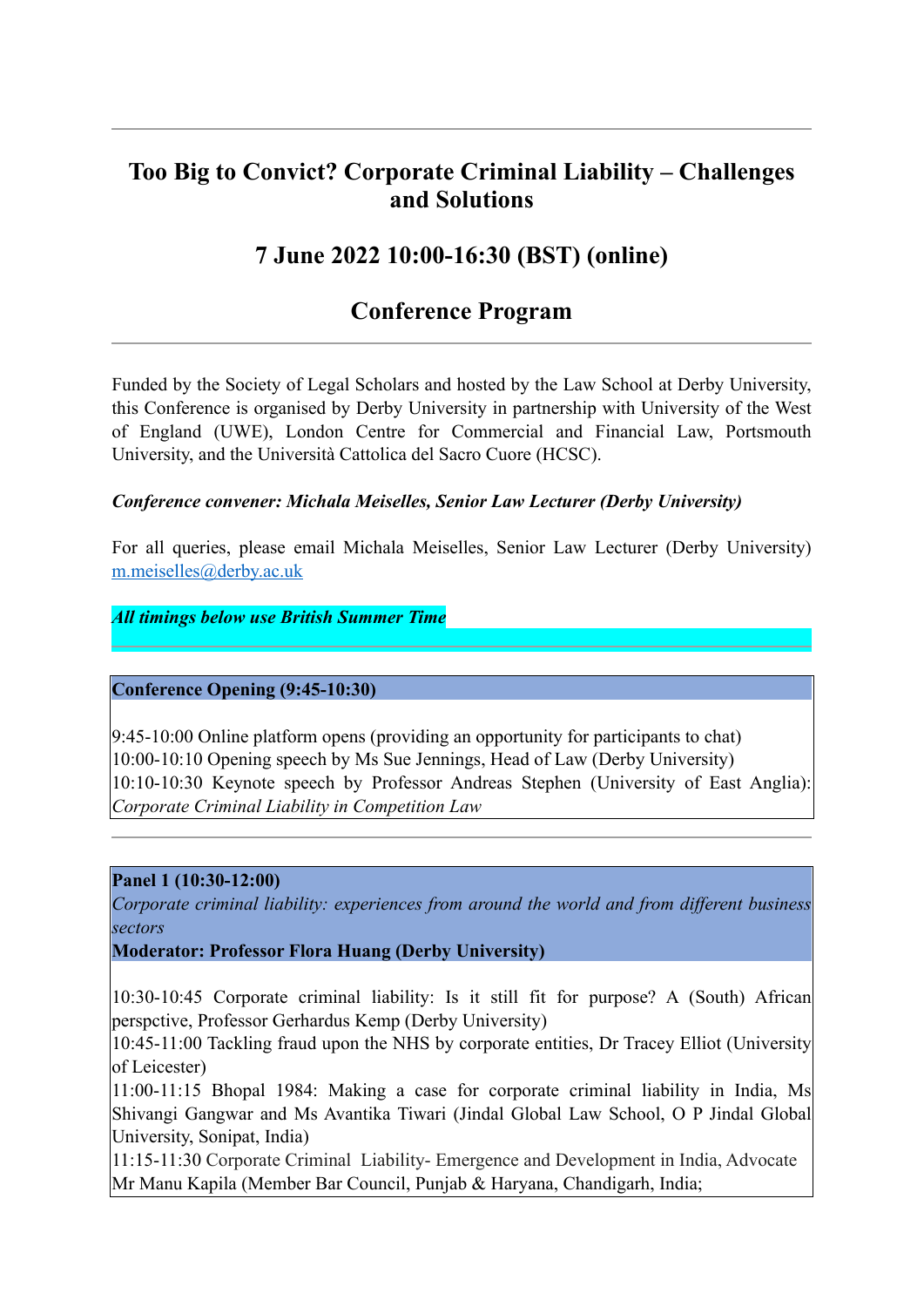Member, Institute of Company Secretaries of India, New Delhi, India) 11:30-12:00 Q&A and discussion

12:00-12:30 Lunch break

## **Panel 2 (12:30-14:00)**

*Cybersecurity, child safety and corporate criminal liability* **Moderator: Professor Ariana Visconti (Università Cattolica del Sacro Cuore)**

12:30-12:45 Repressing cyber-trafficking: the failure of the states to apply corporate criminal liability, Ms Salomé Lannier (University of Bordeaux, France and University of Valencia, Spain)

12:45-13:00 Corporate criminal liability for data breach, Dr Taiwo Oriola (Derby University) 13:00-13:15 Corporate criminal liability of financial institutions for cybercrimes: A reflexive approach towards enforcement, Ms Temitayo Atere (Newcastle University)

13:15-13:30 Embedding corporate liability in cocoa production to stop child trafficking and labour, Mr Allan Ngari (Regional Organised Crime Observatory Coordinator for West Africa, ENACT, Institute for Security Studies)

13:30-14:00 Q&A and discussion

### 14:00-14:15 Coffee break

<span id="page-1-1"></span>**Panel 3 (14:15-15:45) Session 1 (in Main Room)[1](#page-1-0)**

*New frontiers and new trends in corporate criminal liability* **Moderator: Professor Nicholas Ryder (University of the West of England)**

14:15-14:30 NatWest and HSBC- recent fines for breaches of AML obligations, Mrs Monika Baronak Atkins (University of the West of England and University of Greenwich) 14:30-14:45 The Present and The Future of Corporate Criminal Compliance. The Italian Case in a Comparative Perspective, Dr Rossella Sabia (Luiss University - NYU School of Law) 14:45-15:00 The Evolution of Corporate Criminal Law in Canada, Dr Elizabeth Acorn (University of Toronto)

15:00-15:15 An organisation that is a criminal, but not really: A review of the Canadian remediation agreement regime in the context of the SNC-Lavalin affair, Professor Darcy MacPherson (University of Manitoba)

15:15-15:45 Q&A and discussion

<span id="page-1-0"></span><sup>&</sup>lt;sup>[1](#page-1-1)</sup> Link in Joining Instructions below.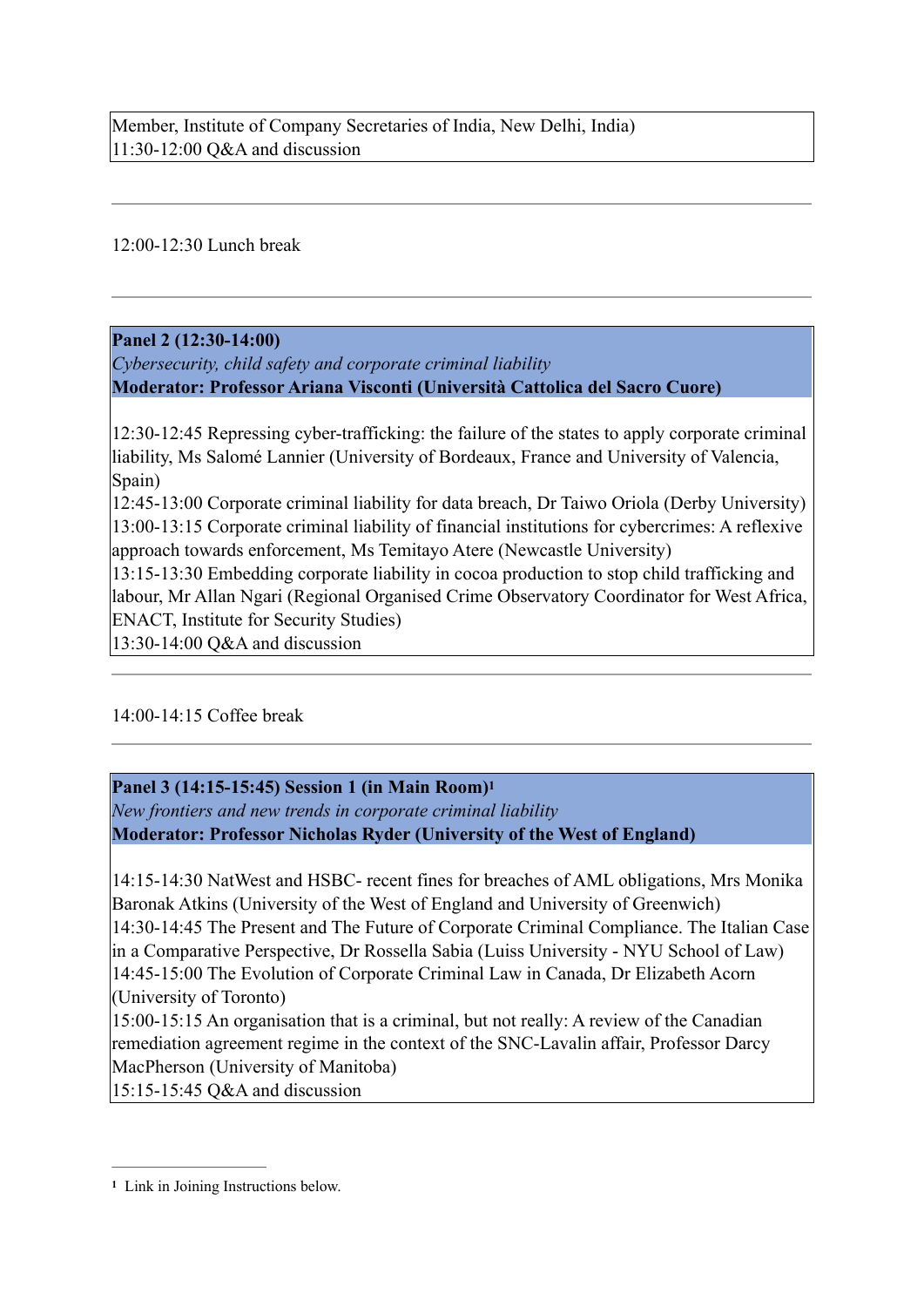<span id="page-2-1"></span>**Panel 3 (14:15-15:45) Session 2 (in Side Room)[2](#page-2-0)** *New frontiers and new trends in corporate criminal liability* **Moderator: Michala Meiselles (Derby University)**

14:15-14:30 The Italian Response to Corporate Criminal Liability, Professor Giovanni Martini (Università della Campania Luigi Vanvitelli)

14:30-14:45 An evaluation of disgorgement in cases against non-criminal insider dealing, Mr Rustam Mirrakhimov (Lancaster University)

14:45-15:00 Corporations and International Criminal Law: Developing a Model of International Corporate Criminal Liability, Dr Alessandra Michela de Tommaso (Middlesex University)

15:00-15:15 Q&A and discussion

## 15:45-16:00 Coffee break

## **Conference Closure (16:00-16:30)**

16:00-16:20 Keynote speech: Professor Michelle Gallant (University of Manitoba)

16:20-16:30 Closing speech: Dean Kamil Omoteso, Pro Vice-Chancellor and Dean of the College of Business, Law and Social Sciences (Derby University)

16:30 Conference end

### Conference organiser and convener

Ms Michala Meiselles, Senior Law Lecturer (Derby University) m.meiselles@derby.ac.uk

#### Conference committee

Professor Nicholas Ryder (UWE) Professor Flora Huang (Derby University) Professor Gerhardus Kemp (Derby University) Dr Maren Heidemann (London Centre for Commercial and Financial Law) Dr Branislav Hock (Portsmouth University) Dr Penny Giosa (Portsmouth University) Professor Ariana Visconti (Università Cattolica del Sacro Cuore) Dr Taiwo Oriola (Derby University) Ms Michala Meiselles (Derby University) Ms Demelza Hall (UWE)

<span id="page-2-0"></span>This Session only is accessible at: <https://ca.bbcollab.com/guest/e973dc81501e4ccd884492f80e62b073> **[2](#page-2-1)**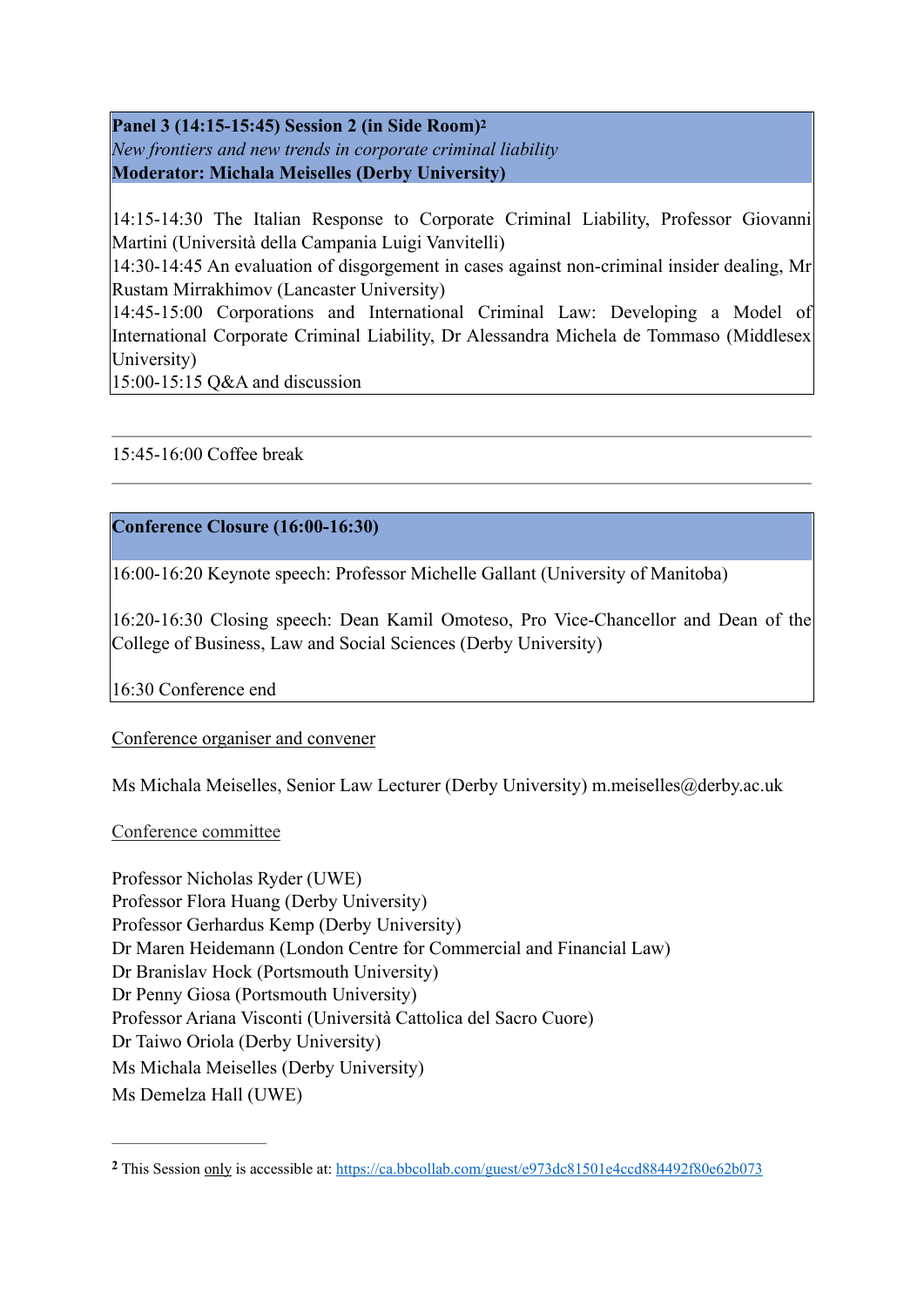

#### **Joining instructions:**

- 1) The Conference will take place on Collaborate. Collobrate work more effectively when using Chrome.
- 2) Main Conference accessible at:

<https://ca.bbcollab.com/guest/8d8a1e553ec2492db772966f570ec048>

If the link does not work, please email Michala Meiselles at [m.meiselles@derby.ac.uk](mailto:m.meiselles@derby.ac.uk)

3) Session 2 of Panel 3 accessible at: <https://ca.bbcollab.com/guest/e973dc81501e4ccd884492f80e62b073>

After Session 2 of Panel 3 has ended, participants are invited to log back into the Main Conference (link above in subsection 2).

If the link does not work, please email Michala Meiselles at [m.meiselles@derby.ac.uk](mailto:m.meiselles@derby.ac.uk)

4) Speakers will be made presenters allowing them to upload and share their slides.

### **Reminder:**

The Conference will be recorded. If you wish to remain anonymous, please log in anonymously.